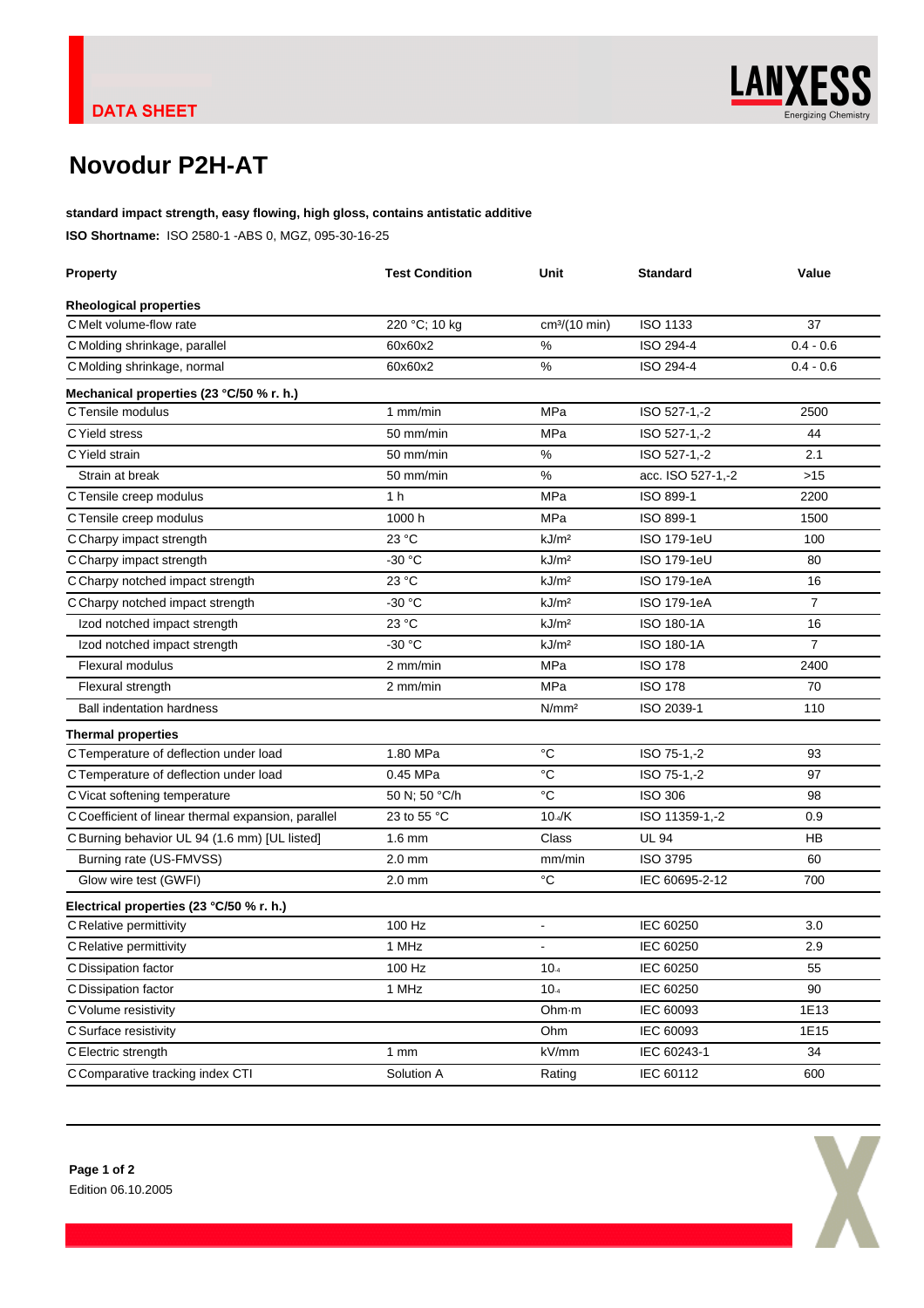

# **Novodur P2H-AT**

| <b>Property</b>                          | <b>Test Condition</b> | Unit              | <b>Standard</b> | Value |
|------------------------------------------|-----------------------|-------------------|-----------------|-------|
| Other properties (23 °C)                 |                       |                   |                 |       |
| C Density                                |                       | kq/m <sup>3</sup> | ISO 1183        | 1050  |
| Processing conditions for test specimens |                       |                   |                 |       |
| C Injection molding-Melt temperature     |                       | °C                | <b>ISO 294</b>  | 240   |
| C Injection molding-Mold temperature     |                       | °C                | <b>ISO 294</b>  | 70    |
| C Injection molding-Injection velocity   |                       | mm/s              | <b>ISO 294</b>  | 240   |

**C** These property characteristics are taken from the CAMPUS plastics data bank and are based on the international catalogue of basic data for plastics according to ISO 10350.

### **Disclaimer**

#### Disclaimer for sales products

This information and our technical advice - whether verbal, in writing or by way of trials - are given in good faith but without warranty, and this also applies where proprietary rights of third parties are involved. Our advice does not release you from the obligation to verify the information currently provided - especially that contained in our safety data and technical information sheets - and to test our products as to their suitability for the intended processes and uses. The application, use and processing of our products and the products manufactured by you on the basis of our technical advice are beyond our control and, therefore, entirely your own responsibility. Our products are sold and our advisory service is given in accordance with the current version of our General Conditions of Sale and Delivery.

#### Test values styrenics

Unless specified to the contrary, the values given have been established on standardised test specimens at room temperature. The figures should be regarded as guide values only and not as binding minimum values. Kindly note that, under certain conditions, the properties can be affected to a considerable extent by the design of the<br>mould/die, the processing conditions and the colouring

#### Processing note

Under the recommended processing conditions small quantities of decomposition product may be given off during processing. To preclude any risk to the health and<br>well-being of the machine operatives, tolerance limits for th workplace in accordance with the Safety Data Sheet. In order to prevent the partial decomposition of the polymer and the generation of volatile decomposition products, the prescribed processing temperatures should not be substantially exceeded. Since excessively high temperatures are generally the result of operator error or defects in the heating system, special care and controls are essential in these areas.

**LANXESS** DEUTSCHLAND GMBH | D - 51369 LEVERKUSEN

© LANXESS Deutschland GmbH

**Page 2 of 2** Edition 06.10.2005

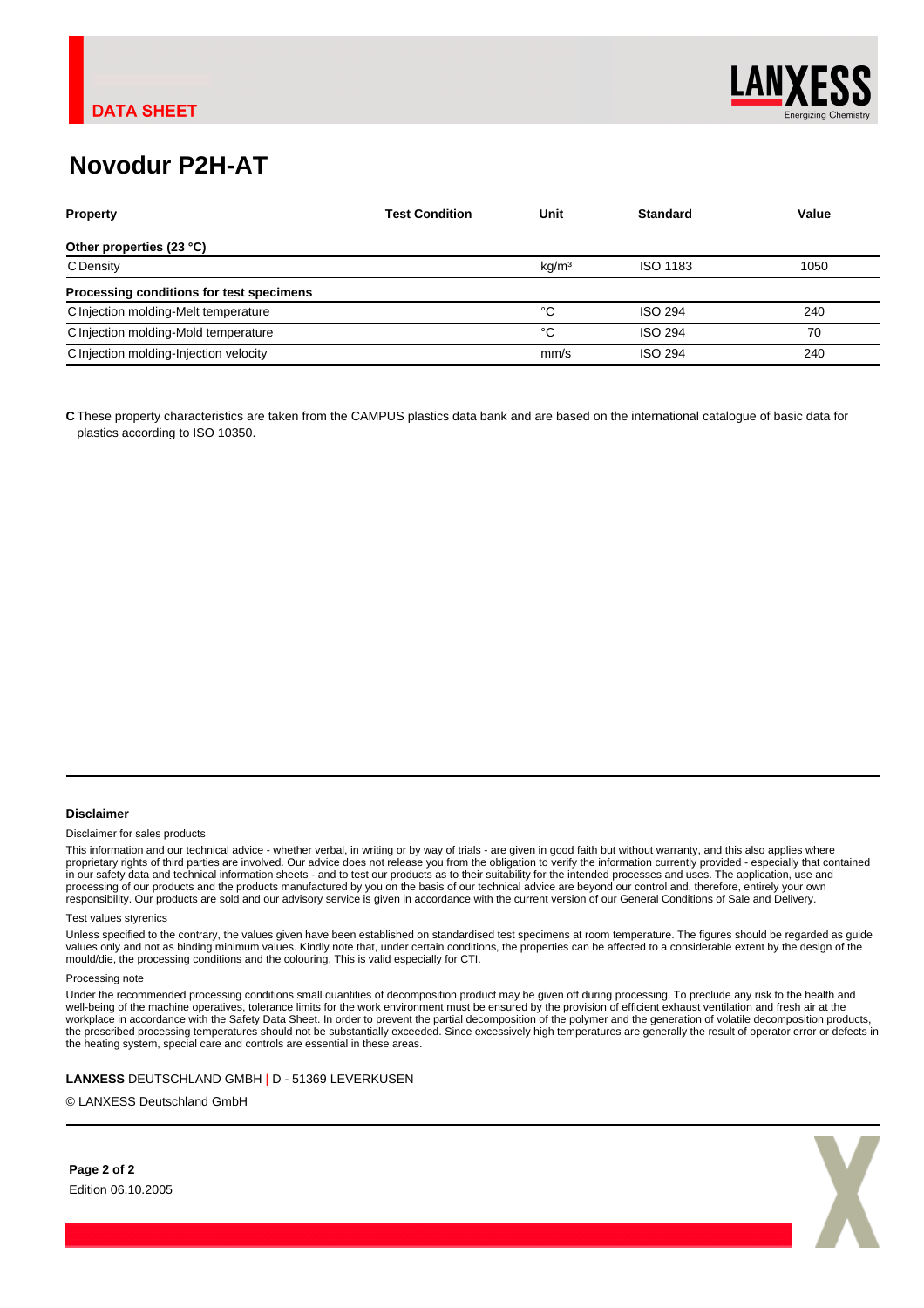

# **coim**

# **LPR 8020**

**LARIPUR®**

*Advanced Thinking*

**Thermoplastic Polyurethane**

## *TECHNICAL DATA SHEET*

**Description:** LARIPUR 8020 is a polyester based TPU. It is designed e.g. for injection molding of sport soles, screen elements, and technical items.

| <b>Physical Properties</b>   |                      | <b>Typical Value</b> | <b>Unit</b>                                                 | <b>Test Method</b>                                       |
|------------------------------|----------------------|----------------------|-------------------------------------------------------------|----------------------------------------------------------|
| <b>Specific Gravity</b>      |                      | 1,21                 | gr/cm <sup>3</sup>                                          | <b>DIN 53479</b>                                         |
| <b>Shore Hardness</b>        |                      | 82                   | A                                                           | <b>DIN 53505</b>                                         |
| <b>Abrasion Loss</b>         |                      | 30                   | mm <sub>3</sub>                                             | <b>DIN 53516</b>                                         |
| Tensile Modulus:             | 50%<br>100%<br>300%  | 4,7<br>6,0<br>11,3   | N/mm <sup>2</sup><br>N/mm <sup>2</sup><br>N/mm <sup>2</sup> | <b>DIN 53504</b><br><b>DIN 53504</b><br><b>DIN 53504</b> |
| <b>Tensile Strength</b>      |                      | 46,1                 | N/mm <sup>2</sup>                                           | <b>DIN 53504</b>                                         |
| <b>Elongation at Break</b>   |                      | 600                  | $\%$                                                        | <b>DIN 53504</b>                                         |
| <b>Tear Strength</b>         |                      | 72                   | N/mm                                                        | <b>DIN 53515</b>                                         |
| <b>VICAT Softening Point</b> |                      | 84                   | $^{\circ}C$                                                 | <b>ISO 306</b>                                           |
| <b>Compression Set:</b>      | 70h/23°C<br>22h/70°C | 18<br>41             | $\%$<br>$\%$                                                | DIN53517<br>DIN53517                                     |

• The grade also suitable for extrusion are indicated by the EG or AE end code and consequently they have to be ordered with such code when used in this application.

• This technical note has been written on baseing our present best knowledge but the above mentioned data have not to be released as a specification for the material in object.

• Properties reported in this Data Sheet are determined on annealed specimens obtained by injected test plaques and mostly represent an average of values gathered from a significative number of production lots.

• Even if we guarantee the quality consistency of the LARIPUR products we could periodically issue up-dated version of this Technical Data Sheet and modify the respective sales specification as well .

**COIM S.p.A. Via Manzoni, 28/32 I - 20019 Settimo M.se (MI) Phone: +39 02 335051 Fax: +39 02 33505249-250 www.coimgroup.com**

**COIM LARIPUR Production Site Via Ricengo 21/23 I - 26010 Offanengo (CR) Phone: +39-0373-2481 Fax: +39-0373-244343 www.coimgroup.com**